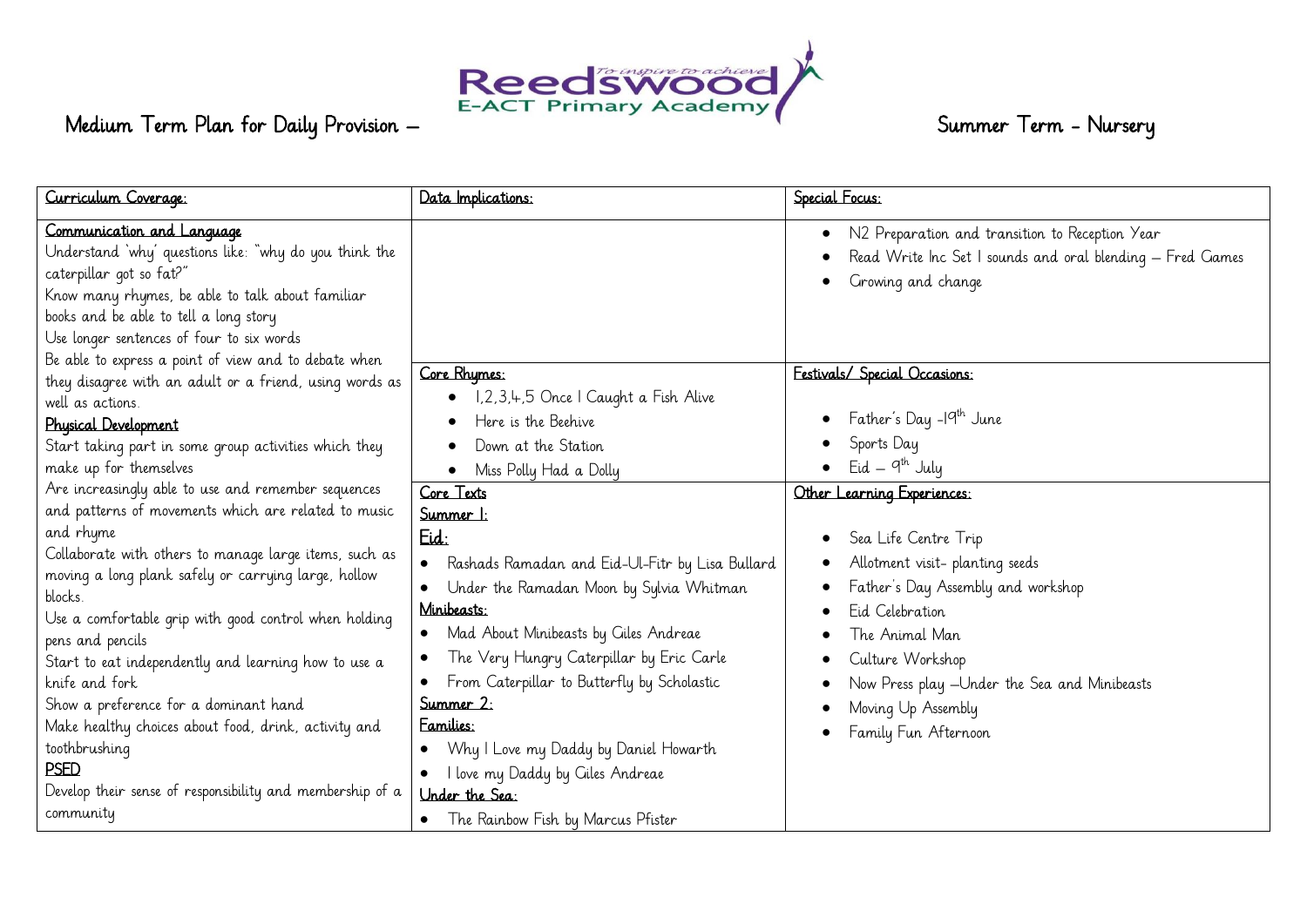

| Help to find solutions to conflicts and rivalries<br>Talk with others to resolve conflicts<br>Do not always need adults to remind them of rules<br>Literacy<br>Develop their phonological awareness, so that they can:<br>spot and suggest rhymes, recognise words with the same                                                                                                                                                                                                                                                                                                      | Sharing a Shell by Julia Donaldson<br>$\bullet$<br>There's a Hole in the Bottom of the Sea by Jessica<br>$\bullet$<br>Law<br>Commotion in the Ocean by Giles Andreae<br>$\bullet$<br>The Snail and the Whale by Julia Donaldson                                                                                                                                                                                                                                                                   |                                                                                                                                                                                                                                                                                                                                                                                                                                                                                                                                                                                                                                                                                                                                                                                                                                                             |
|---------------------------------------------------------------------------------------------------------------------------------------------------------------------------------------------------------------------------------------------------------------------------------------------------------------------------------------------------------------------------------------------------------------------------------------------------------------------------------------------------------------------------------------------------------------------------------------|---------------------------------------------------------------------------------------------------------------------------------------------------------------------------------------------------------------------------------------------------------------------------------------------------------------------------------------------------------------------------------------------------------------------------------------------------------------------------------------------------|-------------------------------------------------------------------------------------------------------------------------------------------------------------------------------------------------------------------------------------------------------------------------------------------------------------------------------------------------------------------------------------------------------------------------------------------------------------------------------------------------------------------------------------------------------------------------------------------------------------------------------------------------------------------------------------------------------------------------------------------------------------------------------------------------------------------------------------------------------------|
| initial sound such as money and mother<br>Use some of their print or letter knowledge in their<br>early writing<br>Write some or all of their name<br>Write some letters accurately<br>Mathematics<br>Fast recognition of up to 3 objects, without having to<br>count them individually (subitising)                                                                                                                                                                                                                                                                                  | Links to National Curriculum Areas:<br>History:<br>Transition and Growing $Up - We$ will talk<br>about how we have changed since we started<br>Nursery. We will talk about things we have<br>done over the past year in Nursery.                                                                                                                                                                                                                                                                  | Daily Routines:<br>End of year family celebration<br>Family trip with parents<br>Father's Day parent workshop and assembly<br>Indian Food &Dance cultural workshop with parents<br>Transition to Reception<br>Eid celebrations                                                                                                                                                                                                                                                                                                                                                                                                                                                                                                                                                                                                                              |
| Link numerals and amounts<br>Talk about and explore 3D shapes using informal and<br>mathematical language<br>Solve real world mathematical problems with numbers<br>up to 5<br>Discuss routes and locations, using words like 'in front<br>of' and 'behind'<br>Make comparisons between objects relating to length,<br>weight and capacity<br>Extend and create ABAB patterns - stick, leaf, stick,<br>leaf etc<br>Notice and correct an error in a repeating pattern<br>Understanding the World<br>Show interest in different occupations<br>Plant seeds and care for growing plants | Geography:<br>Where is Eid celebrated? We will talk about<br>what country we live in. We will talk about<br>other countries that celebrate Eid. We will<br>understand that there are other countries in<br>the world. We will look at a world map.<br>Maps - We will discuss different oceans. We<br>will look at where they are on a map.<br>Ocean animals - We will learn about who<br>lives in the sea. We will talk about and<br>describe some ocean animals. Where do these<br>animals live? | English:<br>Writing names independently - We will write our name from<br>memory using the correct letter formation (if fine motor skills<br>allow)<br>Predicting how a story might end - We will have our own ideas<br>about how a story might end based on imagination and previous<br>experiences of stories.<br>Story telling using pictures - We will tell a simple story by<br>looking at the pictures - in readiness for reading in reception<br>and inference skills for comprehension.<br>Retell familiar stories - We will begin to build a repertoire of<br>family stories that are known so well that children understand<br>how stories are structured and can tell them independently.<br>Beginning to recognise letter sounds - We will be able to link<br>some set one letter sounds to words especially m, a, s, d, t, l, n, p,<br>g, o ,c, |